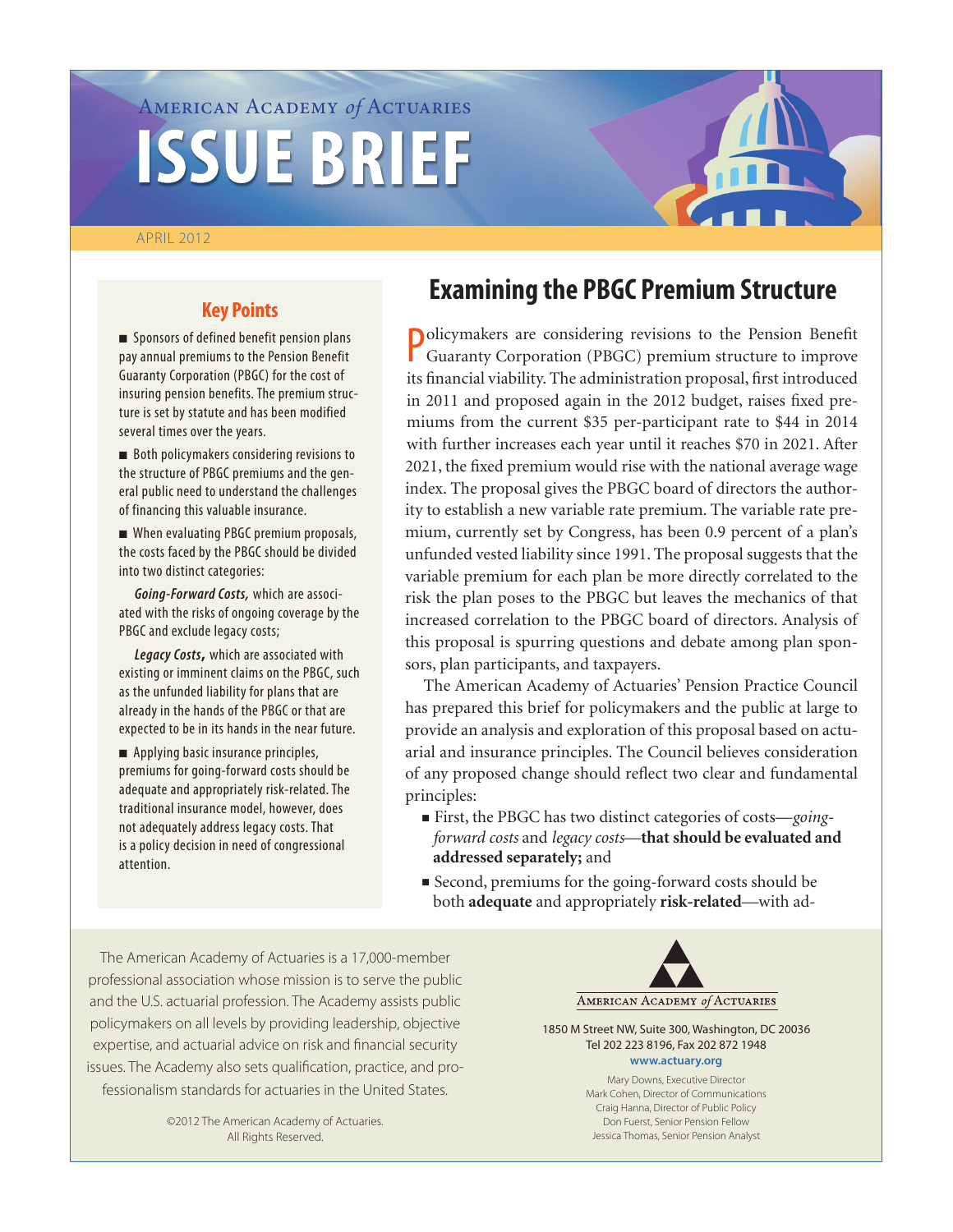equate referring to the overall level of the premiums relative to the true cost of the insurance provided and riskrelated referring to the degree to which the premiums charged to the insured reflect the risk the insured presents to the PBGC.

# **Background**

The PBGC is the agency of the federal government that insures certain private sector pension benefits. Through this insurance, participants in defined benefit (DB) pension plans are guaranteed that they will receive their pension benefit (up to certain limits) if the company sponsoring the plan is unable to support the plan (for example, due to bankruptcy) and the plan doesn't have enough assets to pay all the promised benefits.

Sponsors of DB pension plans are charged annual premiums to pay for the cost of the PBGC insurance. The premium structure is set by statute and has been modified several times since the PBGC was created in 1974 with the passage of the Employee Retirement Income Security Act (ERISA). The current premium structure has two elements. Every plan pays a flat-rate premium of \$35 per participant. And plans with unfunded vested liabilities pay an additional premium equal to 0.9 percent of the plan's actuarially determined unfunded vested liability.

The PBGC's mission includes encouraging the continuation and maintenance of privatesector DB pension plans. Excessive or inequitable premiums could lead sponsors to exit DB plans and may be an impediment to the creation of new DB plans. A fair and equitable premium structure, therefore, not only helps fund the insurance coverage, but also can contribute to stabilizing the retirement system.

# **Two Categories of Costs**

When evaluating PBGC premium proposals,

the costs faced by the PBGC should be divided into two distinct categories:

**GOING-FORWARD COSTS** are those associated with the risks of ongoing coverage by the PBGC, and they exclude the legacy costs.

**LEGACY COSTS** are those associated with existing or imminent claims on the PBGC, such as the unfunded liability for plans that are already in the hands of the PBGC or that are expected to be in its hands in the near future.

Separating costs into these two categories is important because they have widely different attributes when considered from a perspective that is based on insurance principles.

## **Going-forward Costs**

Going-forward costs are the costs to cover unfunded benefits of future bankruptcies/insolvencies among the currently viable plan sponsors. These are the "true insurance costs."

Premiums covering going-forward costs need to be both adequate and appropriately risk-related.

- **E** ADEQUATE premiums generally are expected to cover fully the going-forward claims and administrative costs over a reasonable period of time.
- **RISK-RELATED** premiums, in this context, refer to the degree to which the premium structure reflects the relative insurance cost of each plan. The cost should reflect the benefit guarantees that the PBGC provides in excess of the plan's assets and the likelihood of the PBGC incurring that obligation.

The proposed legislation directs the PBGC to adopt a more sophisticated risk-based model. A comprehensive risk-based model would scale premiums so that, all else being equal, a plan sponsor that represents a greater risk of placing unfunded liability upon the PBGC would pay relatively more premium than a plan sponsor that represents lesser risk. PB-GC's current premium model is based on one risk factor—the degree of underfunding. The

Members of the Pension Practice Council include: Noel Abkemeier, MAAA, FSA; Stephen Alpert, MAAA, FSA, EA, FCA, MSPA; Michael Bain, MAAA, ASA, EA; Janet Barr, MAAA, ASA, EA; Eli Greenblum, MAAA, FSA, EA – vice chairperson; William Hallmark, MAAA, ASA, EA; Kenneth Hohman, MAAA, FSA, EA; Evan Inglis, MAAA, FSA, EA; Ellen Kleinstuber, MAAA, FSA, EA; Eric Klieber, MAAA, FSA, EA; John Moore, MAAA, FSA, EA – chairperson; Nadine Orloff, MAAA, FSA, EA, FCA; Andrew Peterson, MAAA, FSA, EA; Jeff Petertil, MAAA, ASA; Michael Pollack, MAAA, FSA, EA; Tamara Shelton, MAAA, FSA, EA; John Steele, MAAA, FSA, EA; Thomas Terry, MAAA, FSA, EA; James Verlautz, MAAA, FSA, EA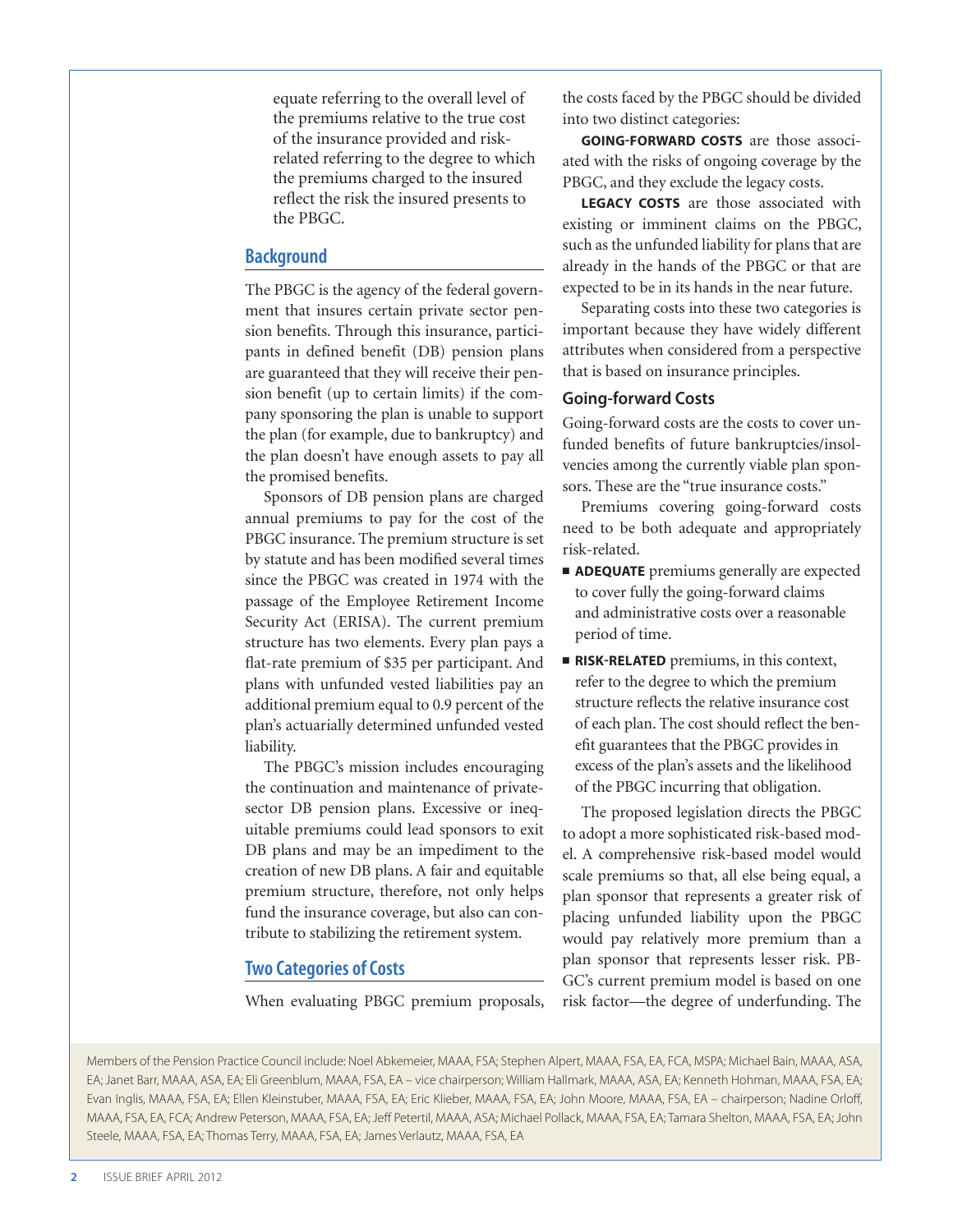proposed legislation considers "the plan's assets and liabilities, the financial condition of the contributing sponsor, and such other factors as the board of directors considers relevant."

In general, application of a risk-based model is appropriate for the PBGC's going-forward costs. The proposal, however, delegates to the PBGC's board of directors full discretion for setting both the methodology and the level of the risk-based premium. Without sufficient detail from the PBGC regarding how a model would operate, there is little upon which to form an opinion. Any model that the PBGC might develop would benefit from public exposure to proposed levels of adequacy and risk-related premiums.

#### **Legacy Costs**

In an insurance model, the cost of insurance for members of any group should be borne by the members of that group. As such, the insurance model would have those plan sponsors that are responsible for the going-forward costs bear responsibility for paying premiums to fully cover the anticipated going-forward costs—the insurable future events.

Legacy costs already incurred clearly are not insurable future events. Legacy costs generally have been incurred either from past bankruptcies or from bankruptcies expected in the near future and are not associated in any meaningful way with the group of viable ongoing plan sponsors. That group would not bear the legacy costs in an insurance model; if they did, the price of the insurance would exceed the true value of the coverage, and thus provide a market incentive for the insured to decline coverage or move their business to another insurer.

The existing PBGC model is not a true insurance model. Federal pension insurance is mandatory for private sector employer-sponsored DB plans and must be procured through one insurer—the PBGC—that assesses premiums (for both ongoing and legacy costs) on only the group of viable, ongoing plan sponsors. Plan sponsors cannot decline coverage or change their coverage provider.

Sponsors under the current system cannot avoid paying for more insurance than they are receiving short of terminating their DB plan or, in some cases, declaring bankruptcy, neither of which is a desirable outcome from anyone's perspective. Both those actions are detrimental to employees in particular and society in general, and to meeting the PBGC's mission of encouraging DB pension plans.

The existing legacy costs arose as a result of the underfunded plans that already largely have been taken over by the PBGC. The PBGC calculates this unfunded liability to be approximately \$26 billion.<sup>1</sup> In insurance terms, this liability represents claims that already have occurred for entities no longer carrying insurance and implies that past premiums were inadequate to cover the actual risk.

Other models exist for funding similar legacy costs. State insurance guarantee funds assess all insurers in a state to fund shortfalls from an insolvent insurance company. The Federal Deposit Insurance Corporation (FDIC) charges all banks to cover losses from bank insolvencies. Even though such industry support is compulsory, ongoing insurance companies and financial institutions have a more pronounced common interest in assuring widespread confidence in their industries without which they would be unable to effectively market their products and services. But pension plan sponsors do not share this kind of common market interest and are reluctant to pay for the unfunded benefits of other firms.

A new premium structure should be transparent and spell out how it will address ongoing costs and legacy costs. Ongoing viable plan sponsors should pay ongoing costs. Determining who should pay for the legacy costs is not an actuarial issue; rather it is a policy decision that needs congressional attention. There are multiple options for allocating this legacy cost:

■ Assign the full legacy costs to existing DB

<sup>1</sup> The \$26 billion figure cited here includes \$1.2 billion from insolvent multiemployer plans. While the nature of the insurance the PBGC provides to single vs. multiemployer plans differs somewhat, those differences do not affect the categorization of the cost as a legacy cost. The \$26 billion also includes \$4.1 billion for single and multiemployer plans the PBGC considers highly probable terminations/insolvencies. The PBGC has been reasonably accurate in its projections of probable terminations, and we believe it is reasonable to assume that the PBGC will be paying most of these costs, and receiving very little premium income from the sponsors of these plans. Source: 2011 PBGC Annual Report